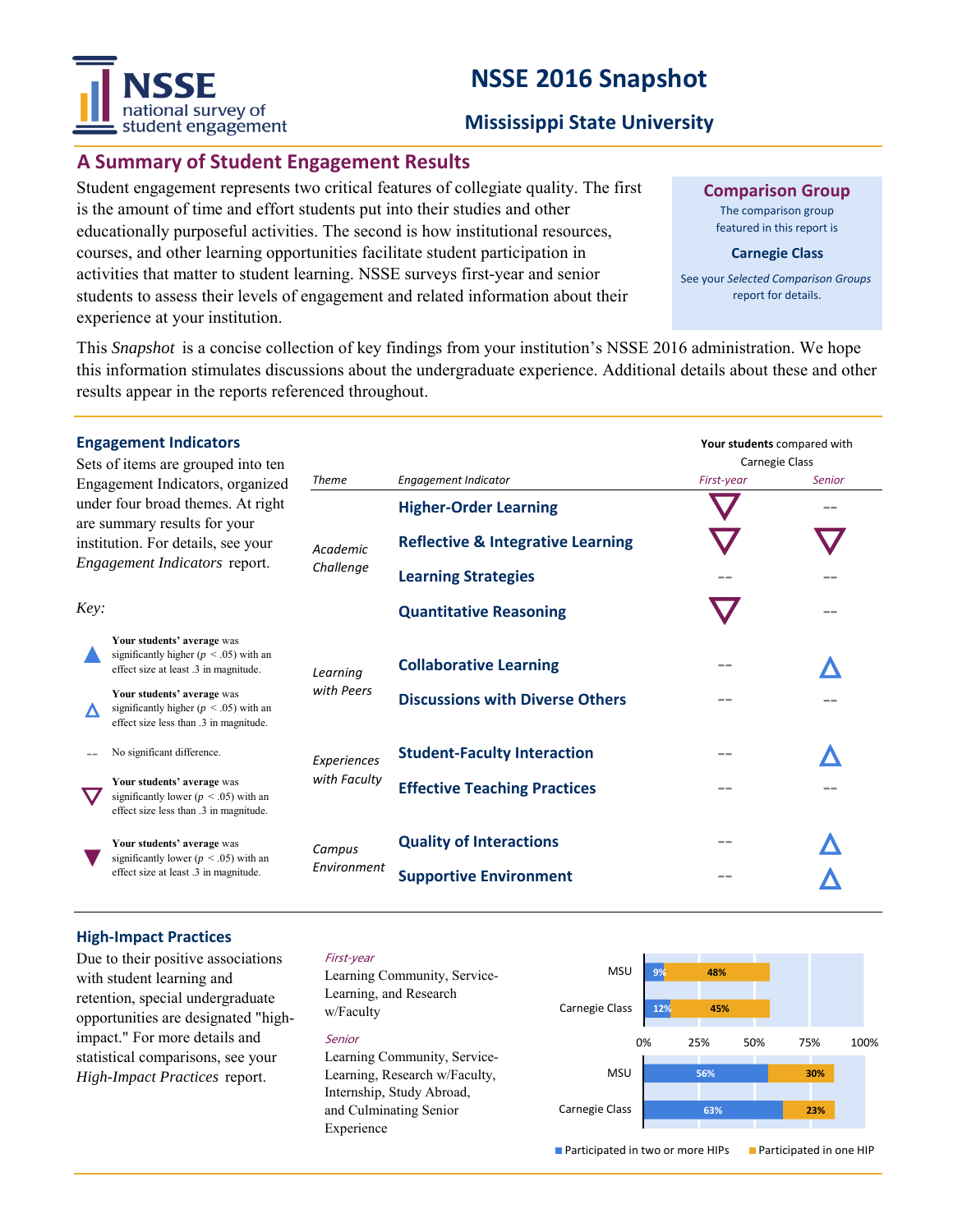

# **NSSE 2016 Snapshot**

# **Mississippi State University**

# **Academic Challenge: Additional Results**

The Academic Challenge theme contains four Engagement Indicators as well as several important individual items. The results presented here provide an overview of these individual items. For more information about the Academic Challenge theme, see your *Engagement Indicators* report. To further explore individual item results, see your *Frequencies and Statistical Comparisons,* the *Major Field Report,* the *Online Institutional Report,* or the Report Builder—Institution Version.



#### **Reading and Writing**

These figures summarize the number of hours your students spent reading for their courses and the average number of pages of assigned writing compared to students in your comparison group. Each is an estimate calculated from two or more separate survey questions.



### **Challenging Students to Do Their Best Work Manual Academic Emphasis**

To what extent did students' courses challenge them to do their best work? Response options ranged from  $1 =$  "Not at all" to  $7 =$  "Very much."



How much did students say their institution emphasizes spending significant time studying and on academic work? Response options included "Very much," "Quite a bit," "Some," and "Very little."

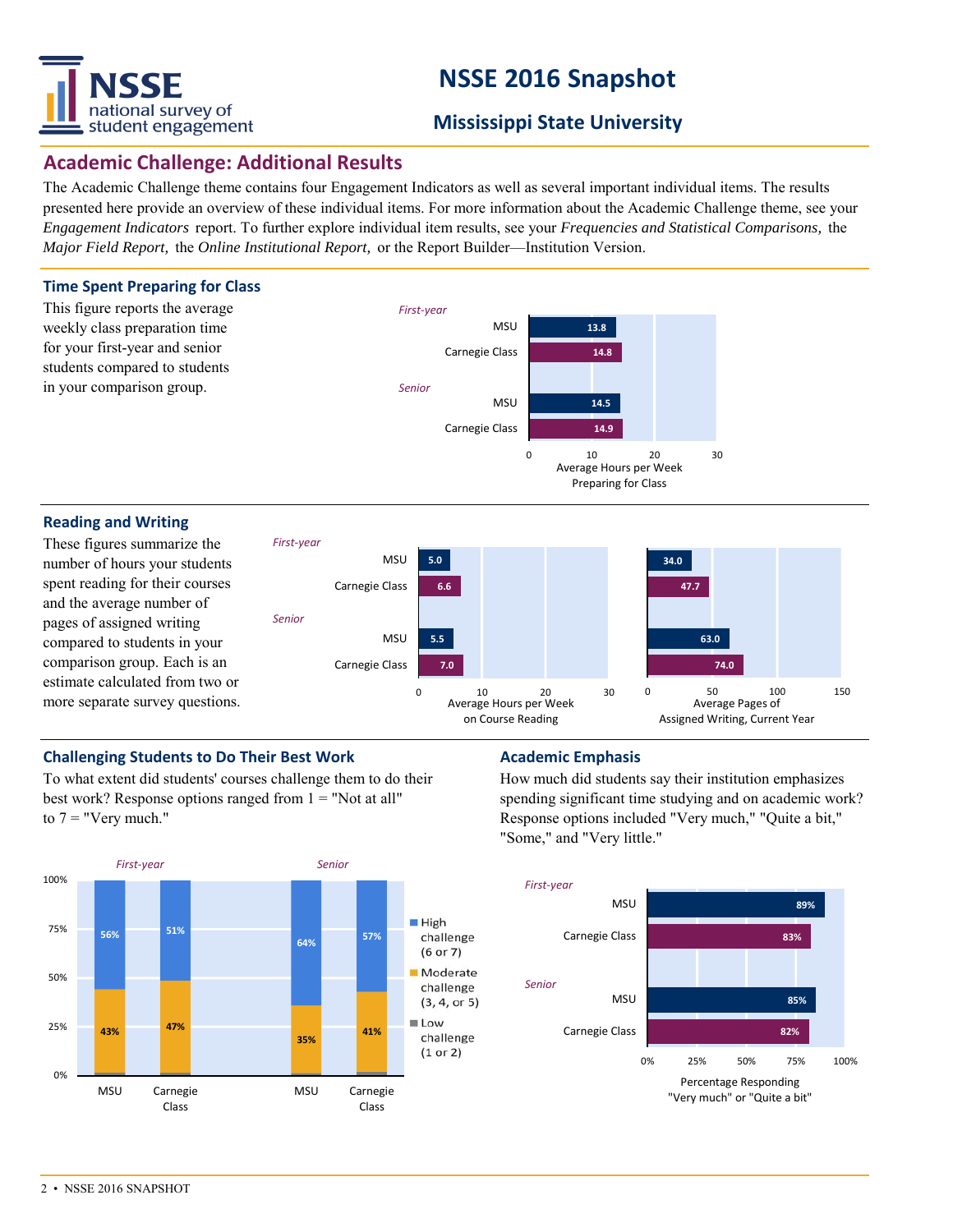# national survey of student engagement

# **NSSE 2016 Snapshot**

# **Mississippi State University**

## **Item Comparisons**

By examining individual NSSE questions, you can better understand what contributes to your institution's performance on the Engagement Indicators. This section displays the five questions<sup>a</sup> on which your first-year and senior students scored the highest and the five questions on which they scored the lowest, relative to students in your comparison group. Parenthetical notes indicate whether an item belongs to a specific Engagement Indicator or is a High-Impact Practice. While these questions represent the largest differences (in percentage points), they may not be the most important to your institutional mission or current program or policy goals. For additional results, see your *Frequencies and Statistical Comparisons* report.

#### **First‐year**

#### **Highest Performing Relative to Carnegie Class**

Institution emphasis on attending campus activities and events (...) (SE) Institution emphasis on studying and academic work $f$ Institution emphasis on using learning support services (... $\mathfrak f$  (SE) Discussions with... People with political views other than your own  $P(DD)$ Quality of interactions with students<sup>d</sup> (QI)

### **Lowest Performing Relative to Carnegie Class**

Spent more than 10 hours per week on assigned reading Included diverse perspectives (...) in course discussions or assignments (RI) Spent more than 15 hours per week preparing for class Combined ideas from different courses when completing assignments<sup>b</sup> (RI) Assigned more than 50 pages of writing<sup>g</sup>



Percentage Point Difference with Carnegie Class

#### **Senior**

#### **Highest Performing Relative to Carnegie Class**

| <b>Lowest Performing Relative to Carnegie Class</b>                                                    |  |  |  |  |  |  |
|--------------------------------------------------------------------------------------------------------|--|--|--|--|--|--|
| Quality of interactions with other administrative staff and offices $()^f(Q)$                          |  |  |  |  |  |  |
| Asked another student to help you understand course material (CL)                                      |  |  |  |  |  |  |
| Quality of interactions with student services staff $()^{0}$ (QI)                                      |  |  |  |  |  |  |
| Prepared for exams by discussing or working through course material w/other students <sup>b</sup> (CL) |  |  |  |  |  |  |
| Institution emphasis on attending campus activities and events $()$ (SE)                               |  |  |  |  |  |  |

| Assigned more than 50 pages of writing <sup>8</sup>                                     |  |  |  |  |  |  |
|-----------------------------------------------------------------------------------------|--|--|--|--|--|--|
| Completed a culminating senior experience () (HIP)                                      |  |  |  |  |  |  |
| Connected your learning to societal problems or issues <sup>b</sup> (RI)                |  |  |  |  |  |  |
| Spent more than 10 hours per week on assigned reading                                   |  |  |  |  |  |  |
| Included diverse perspectives () in course discussions or assignments <sup>8</sup> (RI) |  |  |  |  |  |  |



#### Percentage Point Difference with Carnegie Class

a. The displays on this page draw from the items that make up the ten Engagement Indicators (EIs), six High-Impact Practices (HIPs), and the additional academic challenge items reported on page 2. Key to abbreviations for EI items: HO = Higher-Order Learning, RI = Reflective & Integrative Learning, LS = Learning Strategies, QR = Quantitative Reasoning, CL = Collaborative Learning, DD = Discussions with Diverse Others, SF = Student-Faculty Interaction, ET = Effective Teaching Practices, QI = Quality of Interactions, SE = Supportive Environment. HIP items are also indicated. Item numbering corresponds to the survey facsimile included in yournstitutional Report and available on the NSSE website.

b. Combination of students responding "Very often" or "Often." c. Combination of students responding "Very much" or "Quite a bit."

d. Rated at least 6 on a 7-point scale.

e. Percentage reporting at least "Some.

f. Estimate based on the reported amount of course preparation time spent on assigned reading.

g. Estimate based on number of assigned writing tasks of various lengths.